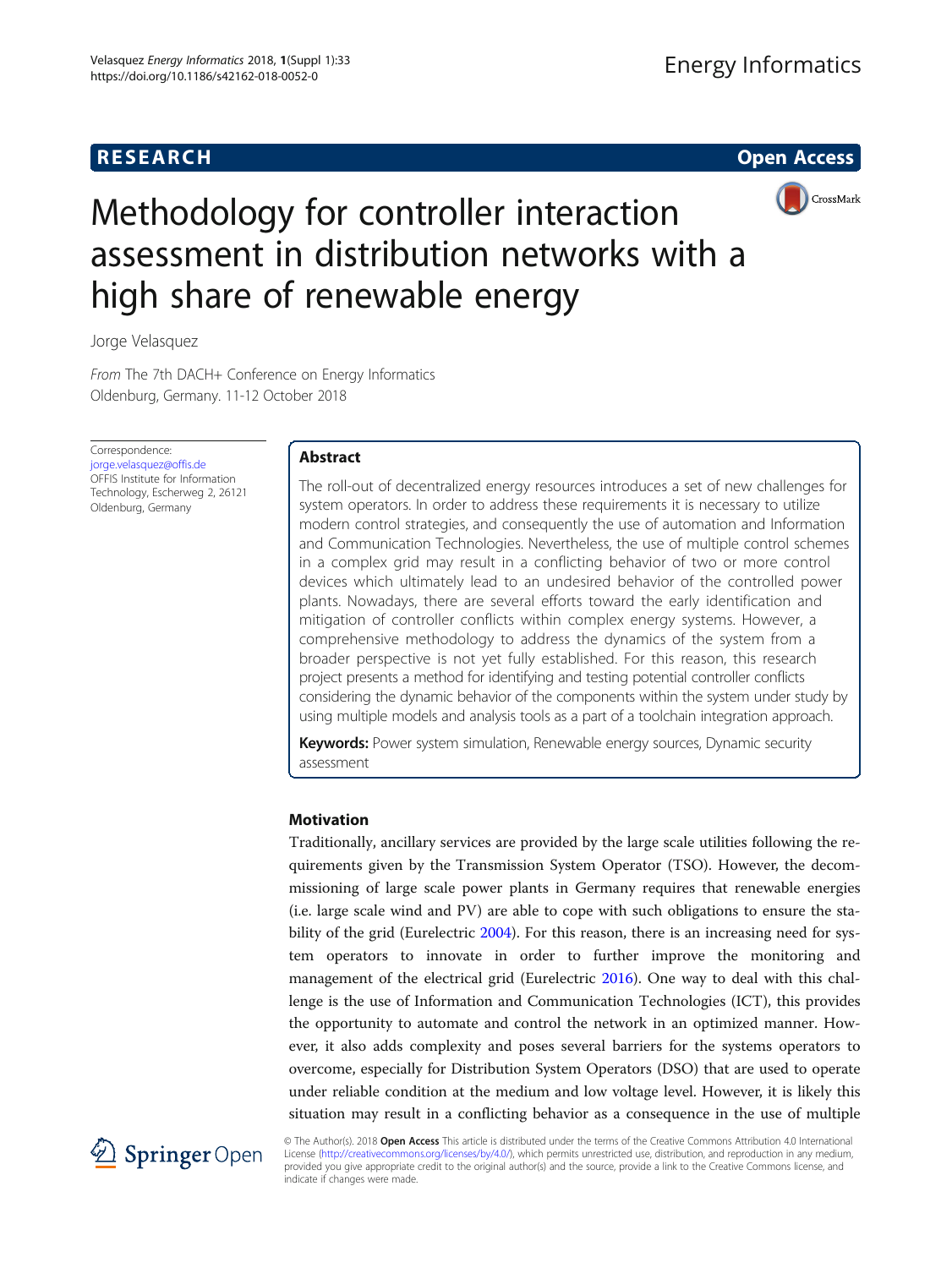new and untested control schemes in the electrical grid. In other words, it is possible that two or more control strategies collide when there are several global and local optimization objectives. This undesired behavior could derive into operational inefficiencies at best or major stability problems at worst.

Nowadays, there are several efforts towards the management of controller conflicts in electrical power systems. However, there is still potential for a method that is able to systematically test the behavior of multiple controllers in a dynamic manner. With this in mind, the goal of the proposed approach is to assess if the interaction of a set of controllers might hamper the safety operation of a particular distribution grid. Moreover, the research artifact is divided into two parts. The initial step is the preliminary analysis of the system and the mapping of the interaction of the main components under study from a requirement engineering perspective. Secondly, is the dynamic simulation and the systematic testing of controllers interactions. Important to realize is that the main goal of this approach is to early identify and test potential negative interactions of controllers focusing on distribution grids with a high share of renewable energies. Thus the main outcome of this research is the reliable operation of distribution grids, which implies that this method strives to perform as fast as possible meaning near (e.g. 15 min) to the real operation of the grid.

#### Preliminary results

As mentioned above, electrical power systems are undergoing important transformations with the increased adoption of decentralized energy resources. This changes introduce, among others, major sources of uncertainties in the management and operation of future electrical grids. Consequently, one research question is how to systematically test controller interactions to determine if there is a negative behavior that can hinder the operation of distribution grids. With this in mind, OFFIS has been focused on addressing this question in the project EWE Netz Dynamische Simulation.

In the context of this research project several control are used for either voltage or reactive power support within the grid. They are on-load tap changer of the main transformer and inverter based control for renewable generators ( $cos\phi(P)$  and  $Q(U)$ ) characteristics) as well as reactive power control for wind farms [Q(Q) characteristic].

In the following, one of the most prominent interaction is presented. In this particular case three control strategies are operating at the same time. First is the tap changer control for the main transformer with a dynamic set-point adjustment (this configuration is defined to adjust the voltage increase that ensues after a sudden influx of active power through the transformer). Second is the reactive power control for two wind farms connected at the main busbar i.e.  $Q(Q)$  control. The last one is  $cos\phi(P)$ -characteristic for the remaining wind farm located far away from the main busbar. In the Fig. [1](#page-2-0) the main results are presented.

As mentioned before the use case for this project is voltage and reactive power control. In the figure, the medium voltage at the main busbar at 20 kV is shown. Additionally it is shown the reactive power provision from the onshore wind farms. The closest one to the main busbar is providing reactive power for attempting to fulfill the grid operator requirement of  $Q = 0$  at the point of common coupling (interconnection with the external grid). Furthermore, the remaining wind farms within the distribution grid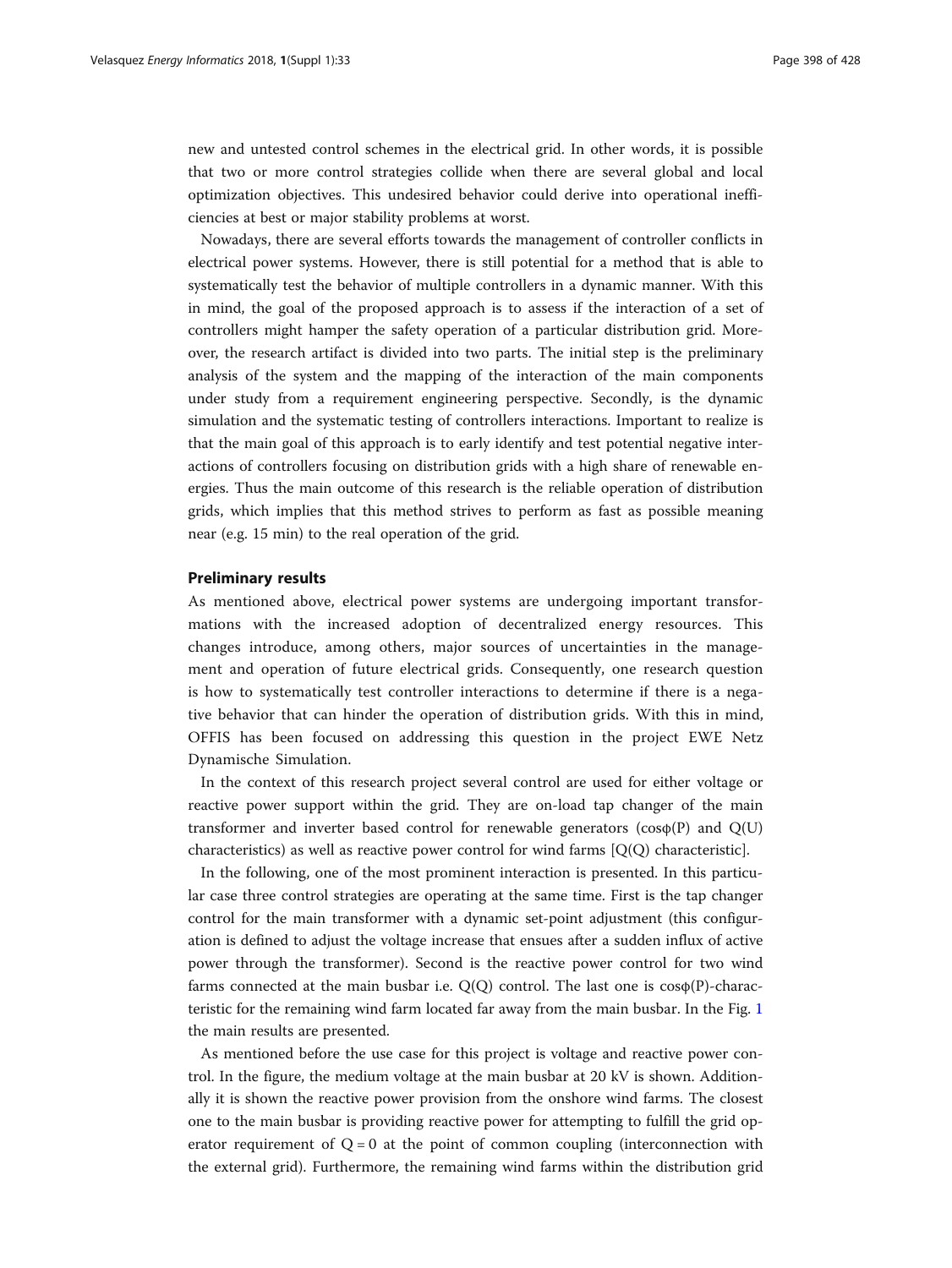<span id="page-2-0"></span>

are set to control the voltage via providing or absorbing reactive power in the so called cosφ(P) control for decentralized energy resources.

The interaction of the three control strategies shown in Fig. 1 is considered an operational inefficiency because while the medium voltage is on the rise due to a sudden feed-in of active power from the PV units in the systems the wind farm within the grid should absorb reactive power in order to provide voltage support thus decreasing its magnitude. However, around the same time there is a requirement to keep the reactive power balance at the point of common coupling which result in a reactive power provision coming from the closest wind farm connected to the 20 kV busbar. Consequently, both the absorption and production of reactive power from two different wind farms are canceling each other which results in an uncontrolled rise of the voltage. This is not considered a critical problem because the tap changer control of the transformer is able to act thus bringing the voltage value back to the defined deadband. Important to realize however is that the voltage is adjusted after three tap action in a time frame of less than 2 min, this is also undesired when considering the wear and tear of the mechanical parts of the tap changer of the main transformer.

In essence, the aforementioned project is relevant to the current research because it addresses both the requirement engineering process (points 1 through 3 in the Fig. [2](#page-3-0)) and the dynamic testing of controller interactions (point 4). However, there are still open points to deal in the context of this research. Firstly is that there has been no requirement for the use of a formal use case elicitation (chiefly the use of the IEC 62559–2) and its mapping onto the SGAM as opposed to this research project. This entails that it is important to describe the main use case derived from this project according to the presented artifact. Secondly, it is necessary to use, during the testing phase, a more general design to increase the robustness the proposed approach (e.g. developing a set of synthetic grid models that consider different topologies). Additionally, another important aspect is the definition of an appropriate evaluation method for the optimization of the simulation analysis based on modern design of experiments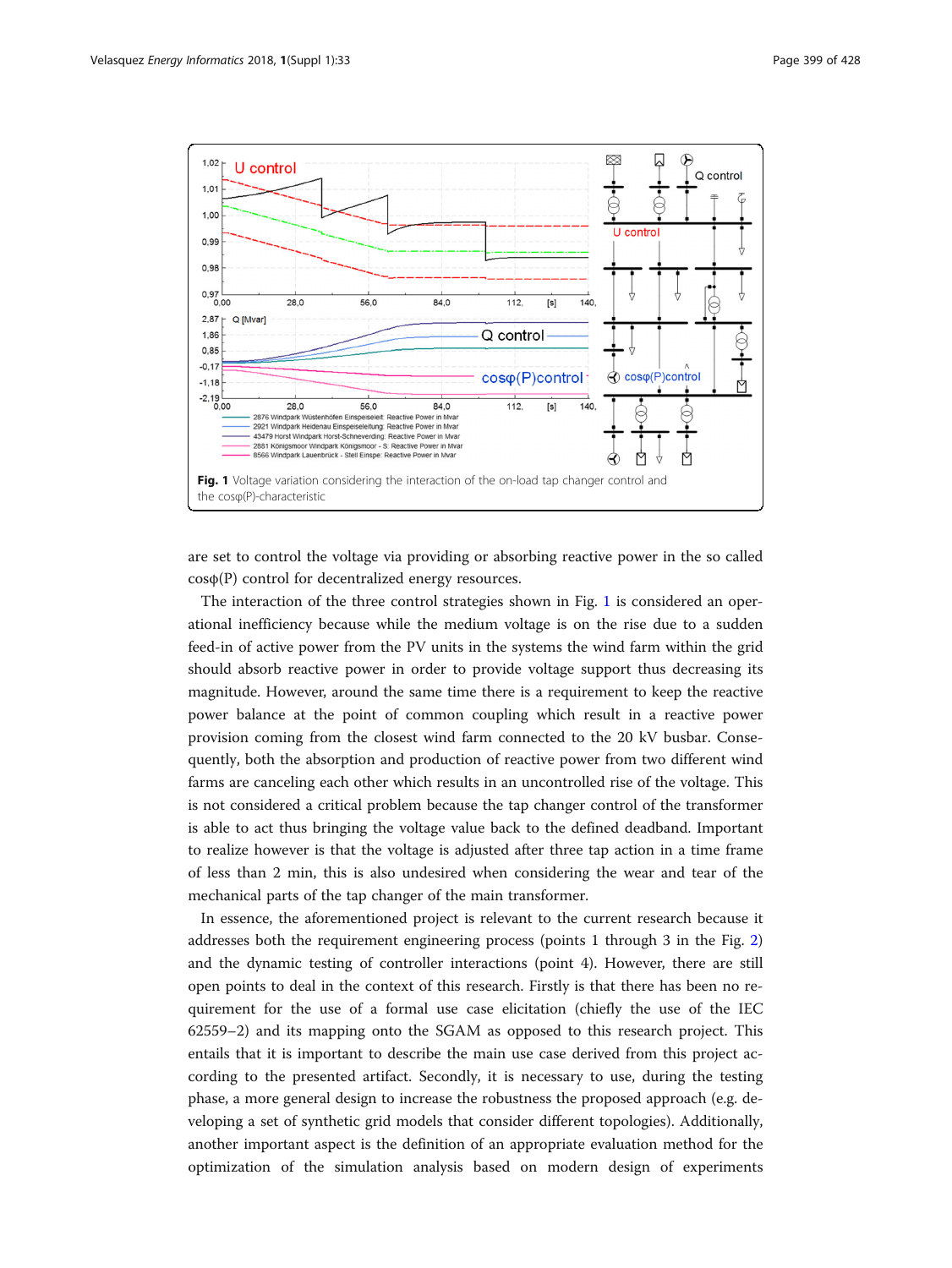<span id="page-3-0"></span>

techniques allowing a comprehensive interaction analysis considering a complex combinatorial problem with increased time constraints taking into account that this method should be able to perform as close as possible to the operation of the power system.

### Methodology

Early detection of potential controller conflicts is one important factor when considering the adoption of decentralized resources as well as innovative and untested control strategies. Equally important is to gather the requirements across multiple domains and evaluate the potential impact of the interaction of heterogeneous control architectures for different grid topologies, operational scenarios and events. As a result the initial phase of this research is based upon existing tools that utilize a standard method for use case description and management (based on the IEC 62559–2). This first step is presented in the Fig. 2.The objective of this step is to list the main actors of the system and their respective goals. Another important aspect at this stage is the definition of the operational scenarios (e.g. high in-feed from decentralized energy resources and low demand) associated to the main use case to realize. In addition, a list of network events is required to trigger a control response (e.g. switch action, voltage dips, DER ramps) thus enabling the study of interactions of controllers.

The second step as shown in the figure is the mapping of the use case in SGAM in order to asses, in a visual manner, the interactions and interdependencies across all the interoperability layers defined in the architectural model (mainly the component, communication and information layer). This allows the possibility to identify potential undesired interactions at an early stage of the analysis. A final step is defined (third point in the figure) and it is the listing of possible controller combinations based on the information collected on the use case template. In addition, this list of combinations can be further evaluated to optimize the search space (mainly reducing and avoiding unnecessary controller evaluations) thus conserving computational expensive resources (Castro [2018](#page-5-0)).

Finally, the list of possible controller interactions is systematically tested (marked in the figure as point 4). Important to realize is that the combination of the static analysis (during the identification phase) is complemented with a co-simulation framework as a part of a toolchain integration. Consequently, several analysis tools are used to conceive a specific use case. For this reason, mosaik is a central component in the testing of controller interactions. This co-simulation framework allows the orchestration of power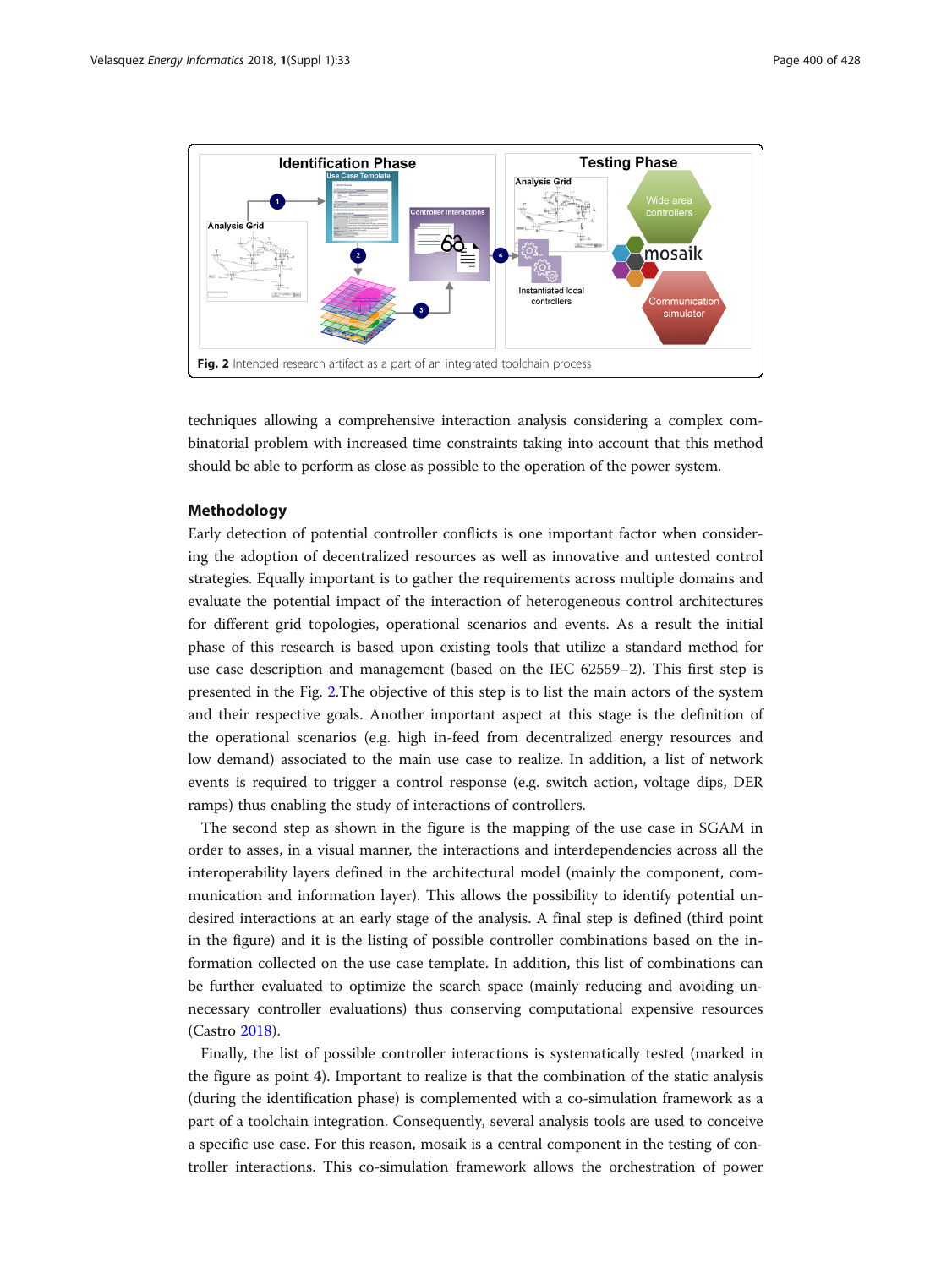system analysis tools, for the evaluation of the grid dynamics, and a communication simulator to integrate the effect of poor quality of service for the associated ICT elements (e.g. when considering a combination of wide area and decentralized control).

The systematic testing of controller interactions is performed in a two-step process. First is the definition of the possible combinations depending on the type of control strategies available for a specific use case. At this stage it is important however, to delimit the complex combinatorial problem this entails, considering a large amount of controller throughout the grid with multiple control modes available at hand. One alternative is to enumerate the possible combinations and to cluster them according to a set of criteria (i.e. critical for the operation, likely to occur or similarity among others). Secondly, once the most prominent combinations are defined it is possible to test how the parametrization of the controllers under study might hamper the stability of the system. In this case, two or more parameters are modified according to the type of controller for a given combination and tested for potential conflicts. However, at this stage it is important to optimize the high computational cost that entails the simulation of a high amount of possibilities given the system requirements. One possibility is the use of sampling based methods rooted in modern design of experiments (DoE) to explore the search space in an efficient manner.

# Conclusion

The proposed method aims to first describe and formalize the different use cases which can produce a controller conflict based on known assumption of the electrical grid under study. However, a static analysis of the system is not enough to prove whether there is a potential issue in the system (e.g. stability problems or inefficiencies). Correspondingly, another aspect is the use of coordinated tools to test the interactions of the controller and the elements within the power grid in a dynamic manner. For this reason, it is important to determine the different acting components (e.g. distribution transformers, loads, generators) and its interaction with the control devices under study. Additionally, it is also relevant to define what the variables to control are. This description is helpful to identify how the objectives of the evaluated controllers may conflict within a specific grid.

Equally important step is the testing and verification process of the possible conflicting behavior between multiple control strategies. Correspondingly, co-simulation schemes are employed to model the behavior of the different components interacting in a given grid topology. Additionally, a mitigation strategy has to be implemented to reduce or eliminate the source of the conflict. At this stage it is necessary to provide a series of recommendations to address potential issues that might hinder the power system operation.

In summary, at the current stage of this research there is already an existing approach for testing controller interactions. However, additional effort are required for the requirements elicitation considering the main stakeholders and use cases. Furthermore, it is important to develop a suitable evaluation method that is able to survey the defined search space in an efficient manner.

#### Abbreviations

DoE: Design of experiments; DSO: Distribution System Operators; ICT: Information and Communication Technologies; PV: Photovoltaic; SGAM: Smart Grid Architectural Model; TSO: Transmission System Operator